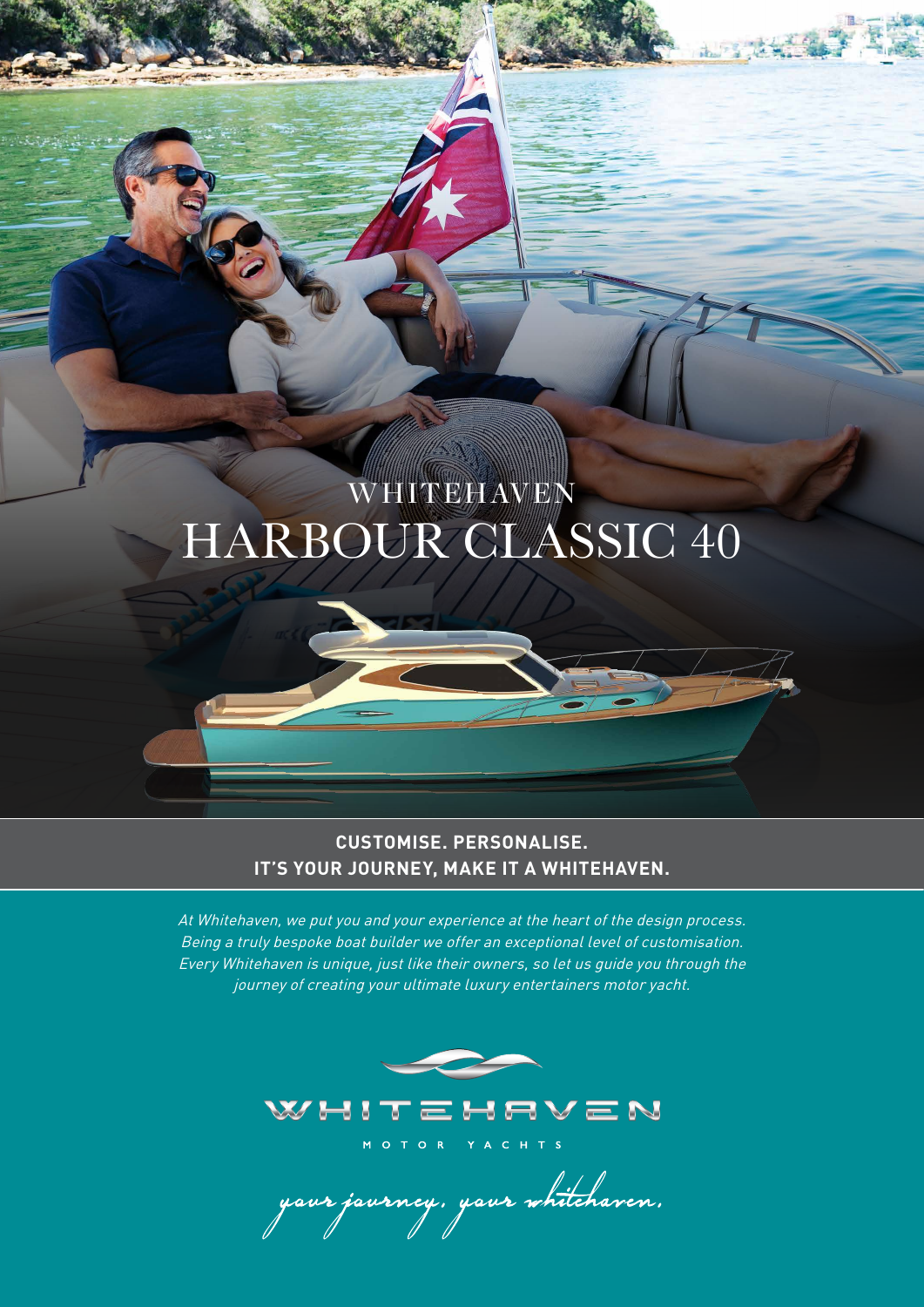### **WHITEHAVEN HARBOUR CLASSIC 40** SPECIFICATIONS\*





### WHITEHAVEN

**www.wmy.com.au**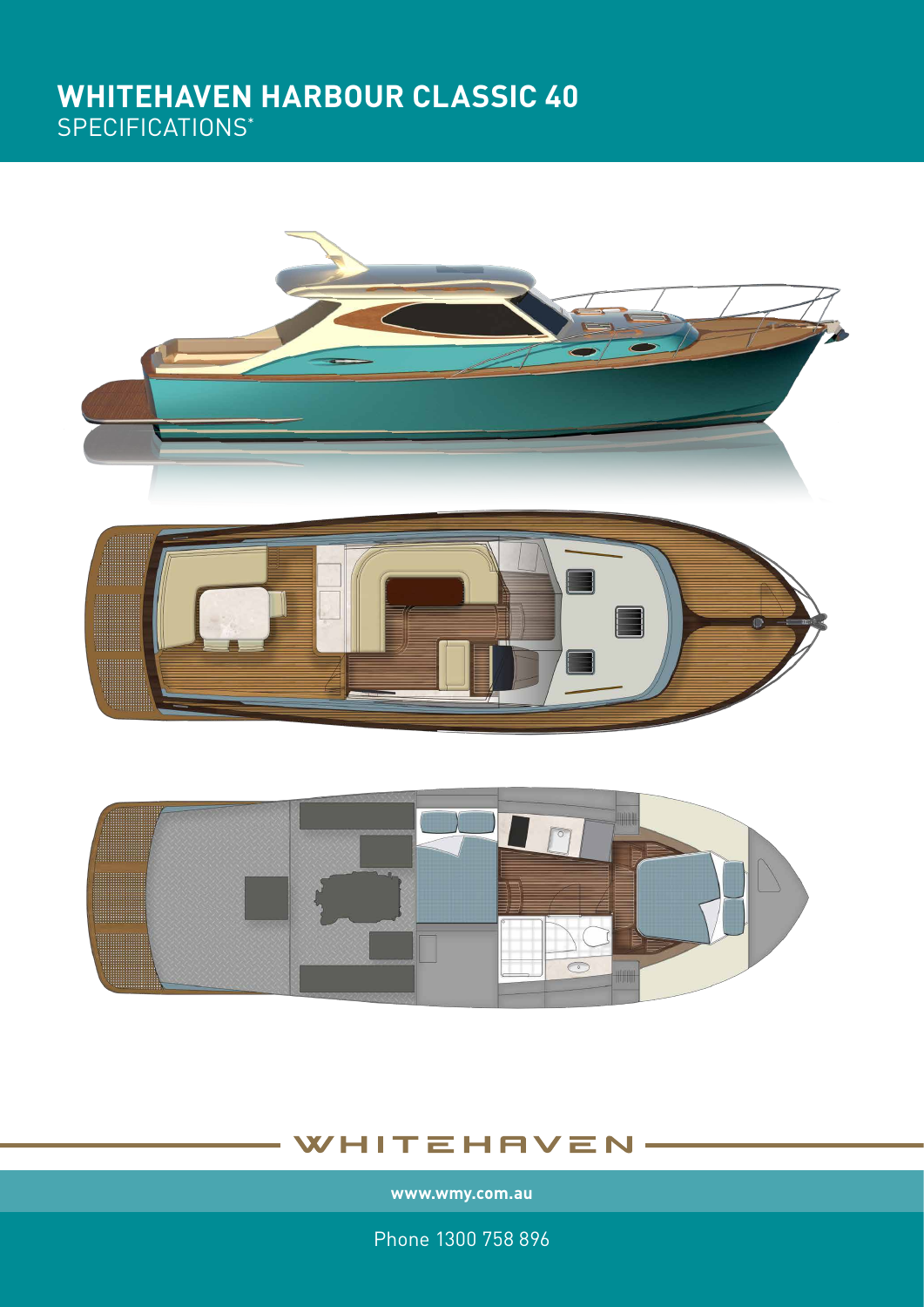# HARBOUR CLASSIC 40 **WHITEHAVEN**

| Engine                                                              | Single Volvo D6 480hp with ZF gear box inc. electronic controls |                |
|---------------------------------------------------------------------|-----------------------------------------------------------------|----------------|
| Length Overall (inc, swim platform)                                 |                                                                 | 12.9m / 42' 3" |
| Beam (Max.)                                                         |                                                                 | 3.9m / 12' 8"  |
| <b>Draft</b> (Approx.)                                              |                                                                 | $0.9m / 2'$ 9" |
| <b>Dry Weight</b> (Approx. - Subject to change with engine options) |                                                                 | 8100kgs        |
| <b>Sleeping Capacity (approx.)</b>                                  |                                                                 | 4 persons      |
| Fuel Capacity (approx.)                                             |                                                                 | 800 litres     |
| Water Capacity (approx.)                                            |                                                                 | 450 litres     |
| Holding Tank Capacity (approx.)                                     |                                                                 | 101 litres     |



Extended Roofline Option

### WHITEHAVEN

**www.wmy.com.au**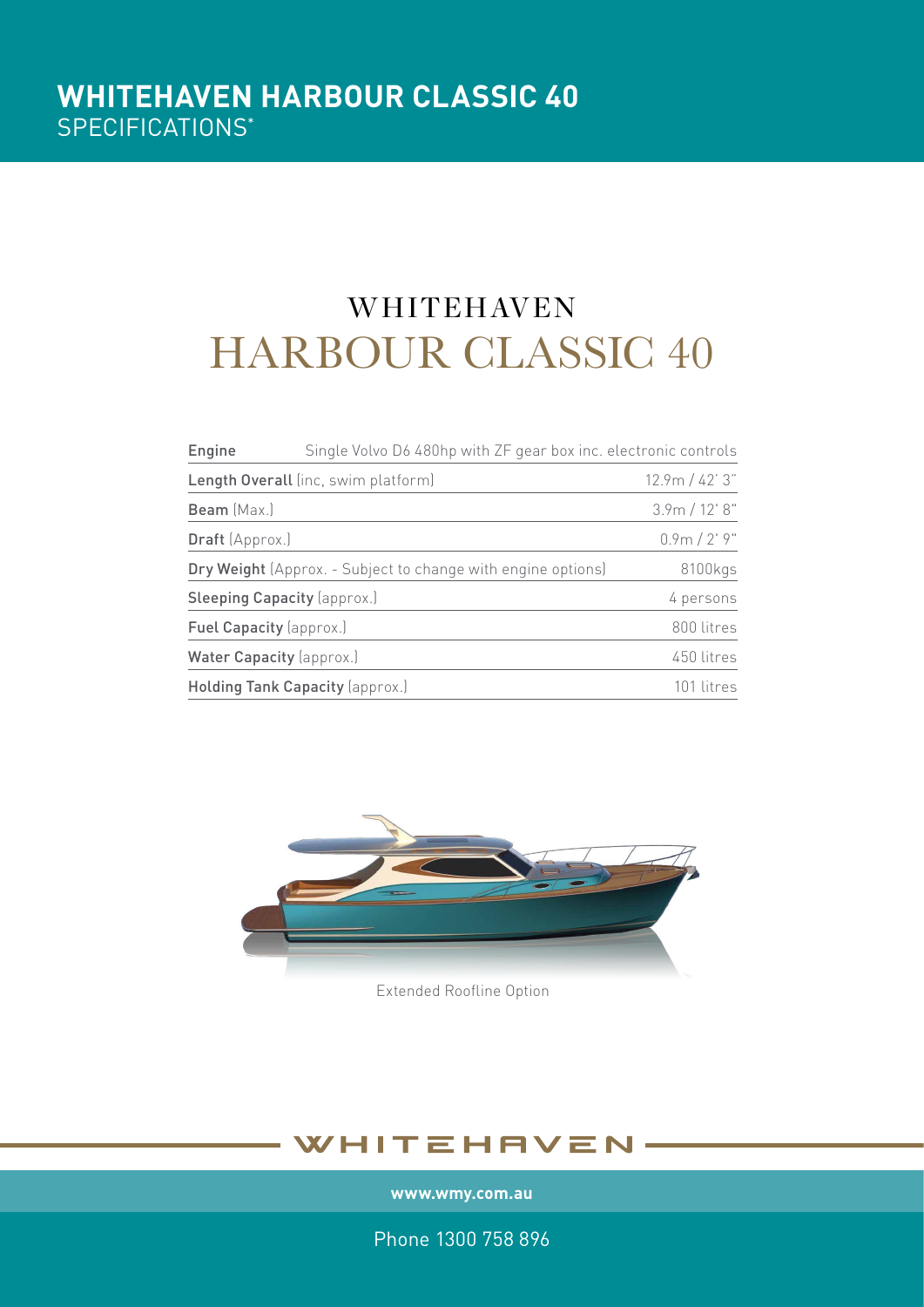### **WHITEHAVEN HARBOUR CLASSIC 40** BASE SPECIFICATIONS\*

#### ENGINE AND GEARBOX

Single Volvo D6 480hp with ZF gear box inc. electronic controls

#### **CONSTRUCTION**

| Hull moulded GRP gelcoat finish in selection of standard colours        |
|-------------------------------------------------------------------------|
| Hull top sides core reinforced for light weight                         |
| Deckhouse moulded GRP vanilla gelcoat                                   |
| Independent compartments and stringer system                            |
| Solid hull bottom with chines to waterline                              |
| Vinyl ester resin used in first outer layer of hull                     |
| Water tight collision bulkhead forward                                  |
| Moulded one piece fibreglass deck and enclosed hard top                 |
| MECHANICAL & ELECTRICAL                                                 |
| Acoustic and thermal insulation throughout engine room                  |
| Battery paralleling system for emergency engine start                   |
| Batteries 1 x 80amp Genset Start                                        |
| Batteries 2 x 200 amp House 12v power maintenance free                  |
| All AC power outlets RCD protection                                     |
| All batteries fitted in battery boxes                                   |
| Northern lights 4KVA Genset with muffler, water cooled                  |
| All hoses double hose clamped                                           |
| Battery charger 12V for house and start bank 600amps                    |
| Bilge pump auto and manual override high water alarms x 4               |
| Bonding system to all hull fittings, zinc anode incl. galvanic isolator |
| Tinned electric wiring. Where applicable coded and labelled             |
| Trim tabs Interceptor style (Zip) with controls at helm                 |
| Ventilation system to include blowers for engine room                   |
| Bow thruster electric 12V, controls at helm                             |
| Stern thruster electric 12V, controls at helm                           |
| Engine mounts anti-vibration                                            |
| Engine room lighting DC                                                 |
| Fire extinguishing system for engine room                               |
| Seaward 6G fresh water heater AC 60L                                    |
| Fresh water pressure pump high volume 12v                               |
| Fresh water tank s/steel 450ltrs                                        |
| Fuel filters (Racor) for main engine and Genset.                        |
| Fuel lines in copper or USCG all hoses                                  |
| Fuel tank 800ltrswith sight gauge & emergency cut off                   |
| Holding tank 101ltrs (approx)                                           |
| Hull fittings brass fitted with ball valves                             |
| LED lighting throughout 12V                                             |

| Manual hand operated bilge pump                                   |  |  |  |  |
|-------------------------------------------------------------------|--|--|--|--|
| Navigation lights LED international compliant                     |  |  |  |  |
| LED strip lighting under valances in saloon, galley & stateroom   |  |  |  |  |
| Seawater pump for foredeck and cockpit                            |  |  |  |  |
| Seawater strainers for engines, genset                            |  |  |  |  |
| Shore power lead.                                                 |  |  |  |  |
|                                                                   |  |  |  |  |
| <b>COCKPIT</b>                                                    |  |  |  |  |
| Aft seating (L shaped) upholstered lounge with folding table      |  |  |  |  |
| Refrigeration (Vitrofrigo 70ltr drawer type) to console unit      |  |  |  |  |
| Storage drawer to console unit in lieu of optional 2nd Vitrofrigo |  |  |  |  |
| drawer freezer                                                    |  |  |  |  |
| Engine room access hatch lockable                                 |  |  |  |  |
| Direct and courtesy lighting                                      |  |  |  |  |
| Hand held shower hot/cold                                         |  |  |  |  |
| Transom door GRP, opening outwards                                |  |  |  |  |
| Swim platform teak laid inserts                                   |  |  |  |  |
| Flagpole                                                          |  |  |  |  |
| <b>DECK</b>                                                       |  |  |  |  |
| Anchor 16kg (35lbs), 8mm galvanised chain by 60m                  |  |  |  |  |
| Anchor locker accessed by 2 anchor lock hatches on deck           |  |  |  |  |
| Anchor chain safety strap                                         |  |  |  |  |
| Bow roller stainless steel self loading                           |  |  |  |  |
|                                                                   |  |  |  |  |
| Bow rail 316 stainless steel flag staff at bow                    |  |  |  |  |
| Cleats stainless steel x 6, (bow x 2, spring x 2, and stern x 2)  |  |  |  |  |
| 3 x stainless steel hatches (1 x Escape) to forward deck          |  |  |  |  |
| Fuel fillers on side decks                                        |  |  |  |  |
| Fwd windscreen in safety glass bonded to FRP frame                |  |  |  |  |
| Rub Rail stainless steel                                          |  |  |  |  |
| Winch electric 12V vertical, foot switches & remote at helm       |  |  |  |  |
| Non-slip to fwd & deck sides                                      |  |  |  |  |
| Side windows tempered glass to FRP house frame                    |  |  |  |  |
| Stainless steel swim ladder                                       |  |  |  |  |
| Hand rail stainless steel to roof top                             |  |  |  |  |
| Wash down tap (sea water & fresh) in anchor locker                |  |  |  |  |

Teak or oak timber in satin finishes

Headliner in high quality upholstered vinyl with wood trim design features

High quality vinyl flooring to saloon, galley, forward cabin & bathroom

### WHITEHAVEN

**www.wmy.com.au**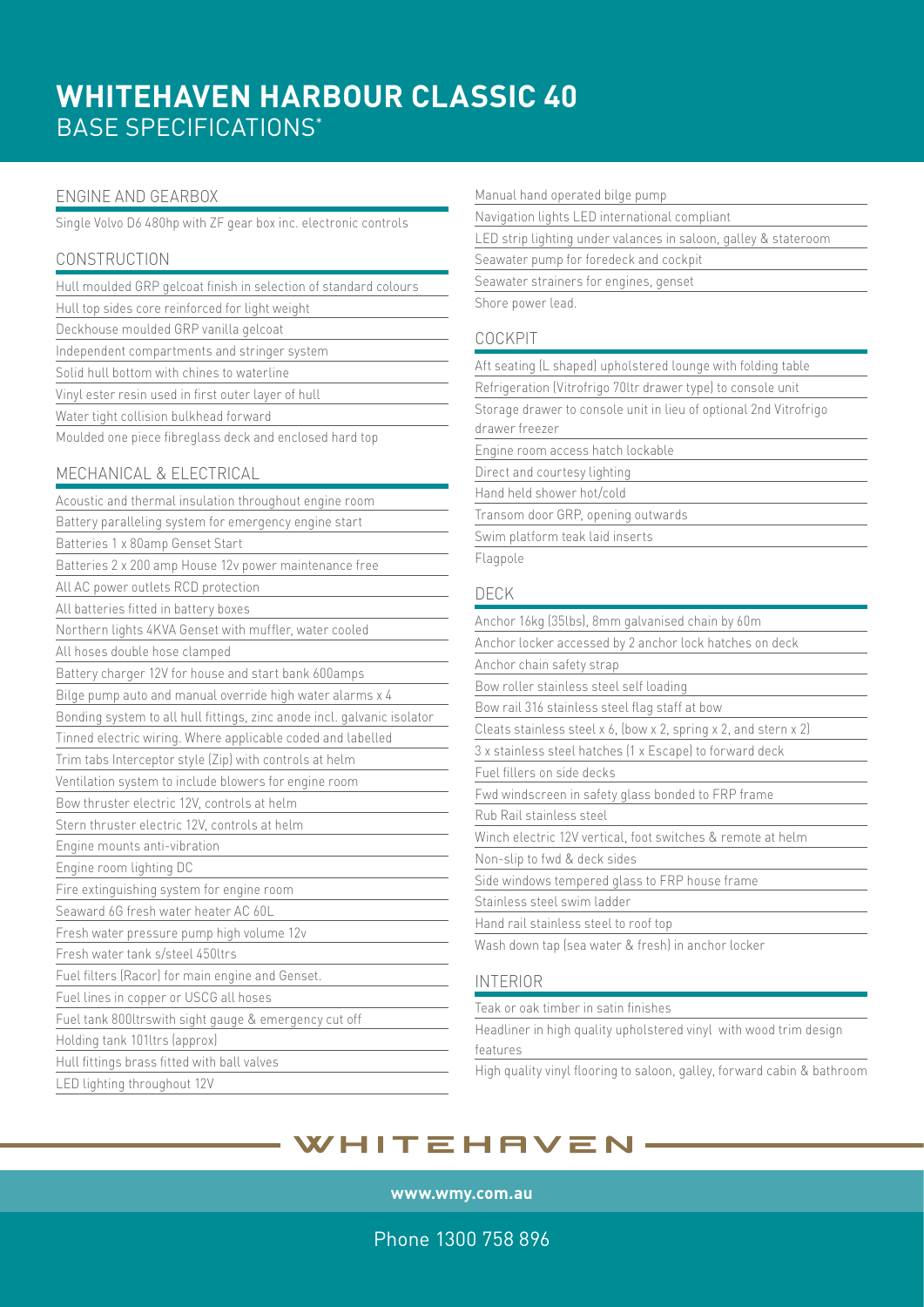## **WHITEHAVEN HARBOUR CLASSIC 40** BASE SPECIFICATIONS\*

#### SALOON

| Direct, indirect and courtesy LED lighting                                         |
|------------------------------------------------------------------------------------|
| Tinted glass for saloon windows                                                    |
| U-Shaped dinette with timber table                                                 |
| Wabasto hatch to roof (Manual opening)                                             |
| Fully enclosed glass bulkhead with s/steel frame inc. lockable door                |
| & hopper window                                                                    |
| TV to saloon (drop down starboard side opposite dinette)                           |
| Fusion sound system Blutetooth connectivity with, speakers to salon<br>and cockpit |
| Double GPO (pop up)                                                                |
| <b>HELM</b>                                                                        |
| Double helm seat (cozy) with adjustable slider & footrests                         |
| Opening starboard side window adjacent helm seat                                   |
| Dash surfaces in high quality vinyl finishes                                       |
| Raised dash pod for navigation equipment in matching vinyl finish                  |
| Electronic engine/s controls                                                       |
| Bow and stern thruster controls                                                    |
| Windscreen wipers x 3 and washers                                                  |
| Trim tab controls and indicator                                                    |
| Horn and wiper switches                                                            |
| Navigation and anchor light switches                                               |
| Fuel and water gauges                                                              |
| Compass                                                                            |
| VHF radio                                                                          |
| Drink holder                                                                       |
| GALLEY                                                                             |

| Storage lockers                                     |
|-----------------------------------------------------|
| Bench-top with storage cabinets & draws below bench |
| Single lever mixer tap to galley sink               |
| Refrigerator with freezer (DC)                      |
| Microwave                                           |
| Hatch stainless steel to roof                       |
| 2 burner AC cooktop                                 |
| Dishwasher                                          |
| Double GPO                                          |

#### STATEROOM FORWARD

| Hanging locker stbd /port cedar lined with auto lighting DC |  |
|-------------------------------------------------------------|--|
| Private entrance to forward cabin                           |  |

| Hatch stainless steel (escape) to roof                        |
|---------------------------------------------------------------|
| Head board upholstered                                        |
| Storage cabinet underneath berth incl. Draw units & gas strut |
| for easy access                                               |
| Open bed (double)                                             |
| Mattress drawers and storage                                  |
| Reading lights                                                |
| Double GPO                                                    |
| DAY HEAD / BATHROOM                                           |
| Bench-top including basin and mixer tap                       |
| Entrance door                                                 |
| Lighting overhead vanity DC                                   |
| Wall mirror                                                   |
| Extraction fan                                                |
| Shower with glass door                                        |
| Shower head handheld                                          |
| Toilet roll holder                                            |
| Towel rail                                                    |
| Under bench vanity draw and shelf storage                     |
| Vacuflush toilet                                              |
| Vanity cabinet above sink                                     |

latch Stainless Steel to roof

Double GPO

#### DAY/NIGHT BED

| Midship open bed (double) |  |
|---------------------------|--|
| Mattress                  |  |
| Headboard upholstered     |  |
| Reading lights            |  |
| Storage locker outboard   |  |
| GENERAL                   |  |
| Soft furnishings package  |  |

| Soft furnishings package                                         |
|------------------------------------------------------------------|
| Antifouling 2 x coats epoxy undercoat and 2 x coats antifoul     |
| External block out covers to windscreens and saloon side windows |
| Fenders x 3                                                      |

Docking lines x 3

At Whitehaven, we proudly stand behind the finish and performance of our vessels. For your peace of mind, we offer an exceptional 5 year hull and structural and 3 year Whitehaven manufactured item warranty.

### WHITEHAVEN

**www.wmy.com.au**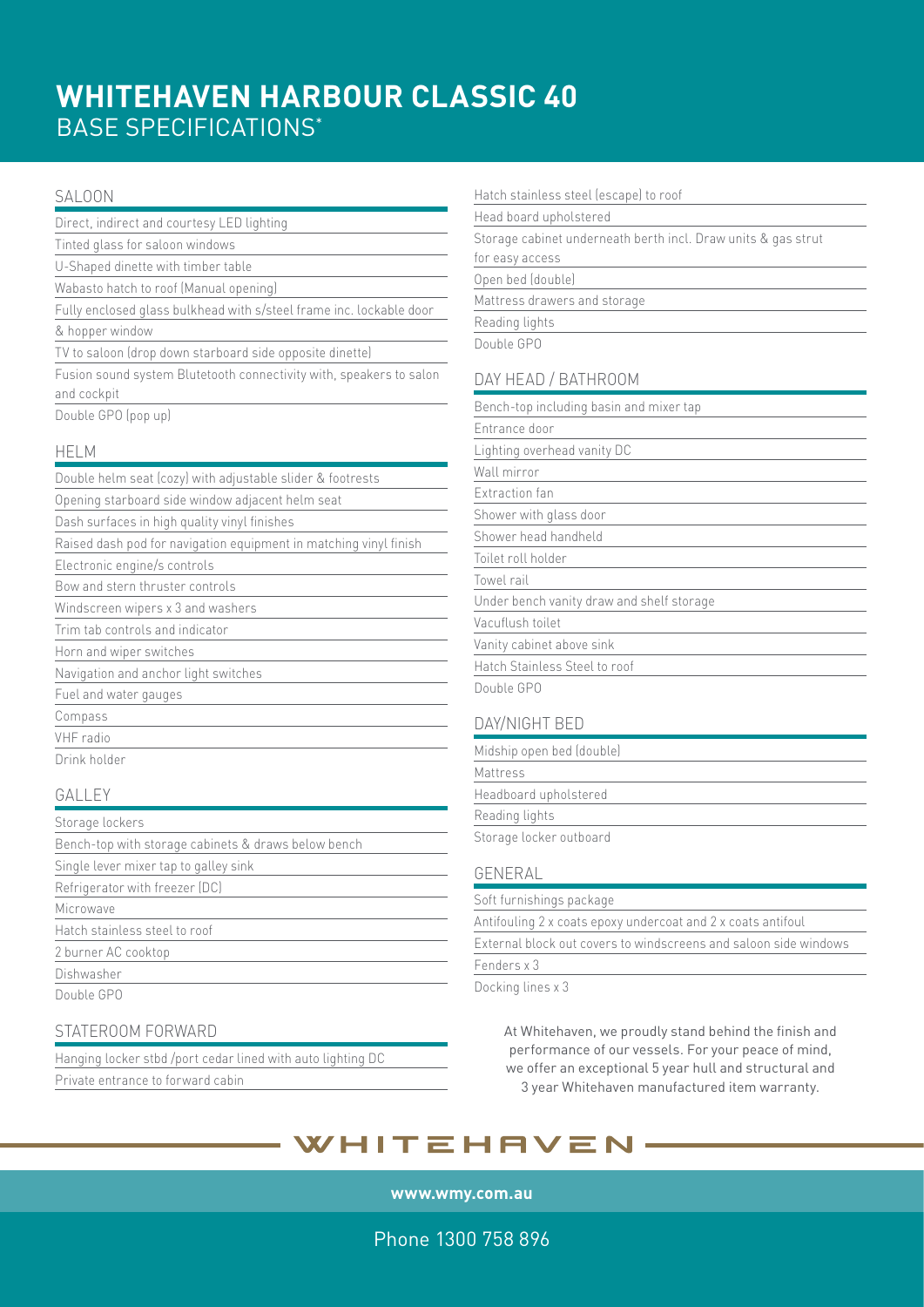#### WHITEHAVEN HARBOUR CLASSIC 40

Base Boat with Single Volvo D6-480hp with ZF gear box inc electronic controls, Single station, or Optional Single Diesel - Cummins QSB 6.7 480hp with ZF gearbox inc electronic controls. Single station.

#### ENGINE UPGRADE

Single Diesel - Cummins QSB 6.7 550hp with ZF gearbox inc electronic controls

Twin Volvo D4-300DPI. Single station Joystick with electronic controls

Twin Volvo D6 IPS400 Single station Joystick with electronic controls

#### MECHANICAL AND ELECTRICAL

Seakeeper 3 Stabiliser (operates on DC power)

Twindisc Express Joystick System (EJS) to include Quickshift transmission, EC300 single lever station,

2 x joystick stations with upgraded bow/stern thrusters to hydraulic. (Std with Twin Engine Upgrade)

Express Positioning System EPS (only available with EJS upgrade)

Upgrade to 24V DC electrical system

C-Zone fitted to 24V DC electrical system

Upgrade to Onan generator with auto start / stop function

Inverter 3KVA package and upgraded battery bank

Search light

Underwater lights x 2 fitted to transom

Anchor chain counter

Stainless steel skin fitting upgrade

#### DECKHOUSE

Extended hardtop roof to cover aft cockpit seating

with feature stainless steel support posts

Sureshade electric retractable awning fitted

(available with std short roof only)

#### FOWARD DECK AND SIDE DECKS

Upgraded bow rail to oval stainless steel style.

Stainless steel chafe plates fitted to all cleat locations

Specifications as of July 2020. \*This pricing and specification is subject to change without notice ""Price based on US exchange rate of 0.73 Delivery Brisbane

### WHITEHAVEN

**www.wmy.com.au**